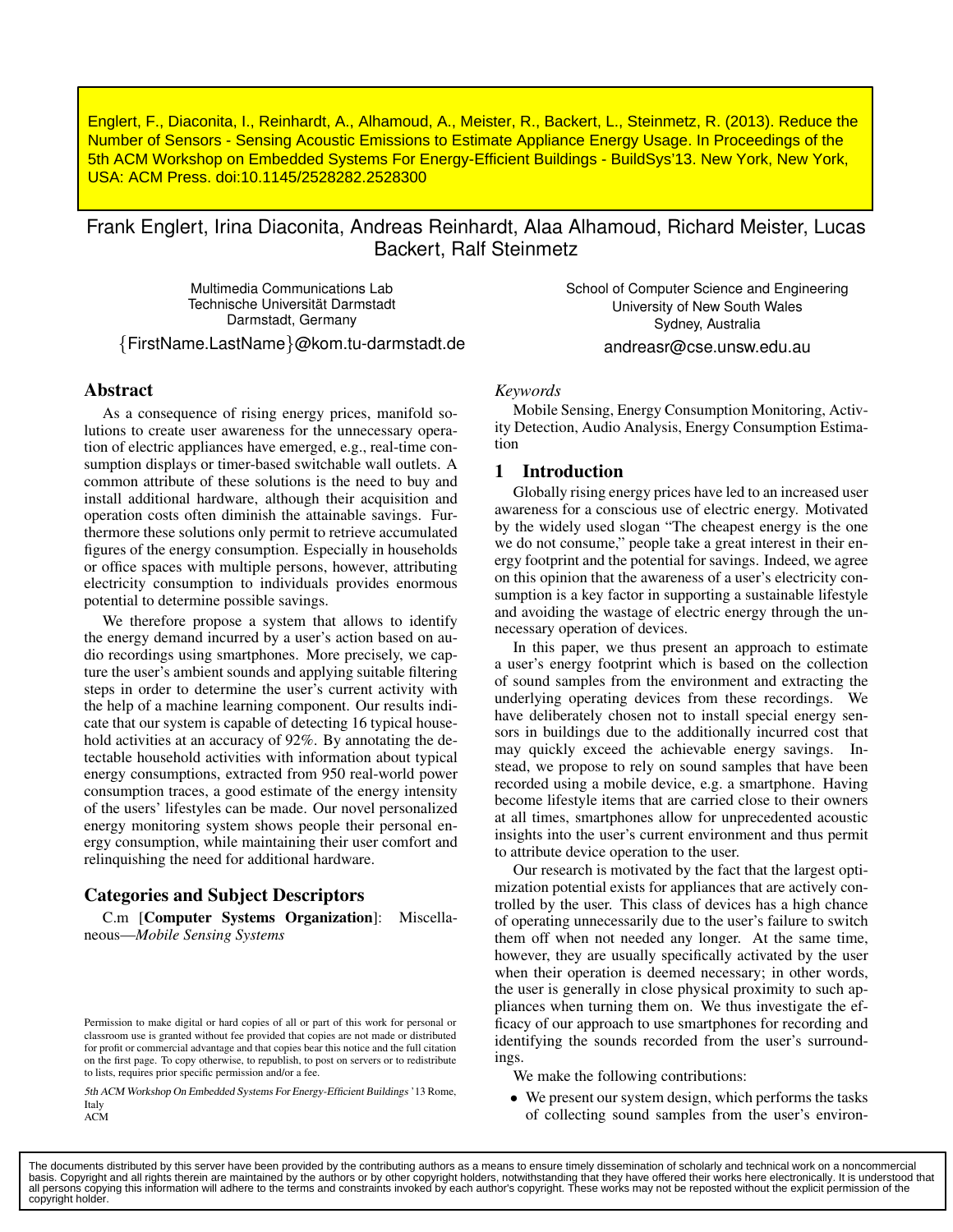ment and extracting characteristic features from these data.

- We conduct a comprehensive evaluation of the situation recognition efficacy when smartphone audio recordings are used. For this purpose, we have sampled the operational sounds of 16 different devices and situations. Our activity classification algorithms could determine these situations based on their sound with an accuracy of 92%.
- We map the detected appliance operations to real situations and enrich the knowledge of their operation by the energy consumption of the situation in which they are typically used. This energy augmentation is based on situations extrapolated from a real-world data set.

This paper is structured as follows. First a broad overview of the related work is given in section 2. In the following section 3 the concept of our energy estimation system SensiMate is presented and the design decisions are discussed. Then in section 4 we give an exhaustive explanation of its implementation. In section 5 we extensively evaluate the key parts of our system, namely the activity classification and the energy estimator with real-world data. Last but not least we conclude this paper and summarize our findings.

### 2 Related Work

Building an indirect energy consumption estimator involves two major steps, namely the activity classification and the energy modeling. Therefore we begin with an overview of the state of the art in activity detection. Then we discuss selected works which build models to estimate the energy consumption.

In the past few years many models for user activity detection were proposed, which vary with respect to both the types and combinations of sensors used, as well as approaches and use cases. For instance, accelerometers have been successful to detect the users' physical activity [24, 10, 13, 9, 11, 27], while GPS and WiFi/Bluetooth traces help track users [19] and build and predict user mobility patterns [25, 8, 26], detect their most important places and estimate when and for how long they would come to a specific place [22]. More complex activities, like telling the type of location the user's in, say a bookstore, restaurant or disco, would need to combine the WiFi traces, sound, accelerometer, camera and light sensor data, as SurroundSense [1] shows.

Still, to the best of the authors' knowledge, there are no approaches to specifically detect a user's energy consuming activities and to build a consumption profile based on that. The problem of recognizing the time period as well as the type when somebody is using an electrical device, has to focus more on detecting the activity of a device than of the user himself. We decided to use the acoustic emissions for this purpose and discuss the reasons for this in section 3.3. Therefore we will present related approaches from the field of acoustic event detection in the next few paragraphs.

There are approaches to use microphone recorded sounds to detect the health state of the user, for instance a cough detector [12] or a heartbeat counter [17]. Schweizer et al. [23] create a participatory noise mapping system and Chen

et al. [4] detect and analyze activities taking place in the bathroom. Mesaros et al. [15] detect a wide array of activities related to the user's environment (namely, 60 activities), while AmbientSense [21] takes this one step further by executing the recognition in real time, for a varied array of sounds that could characterize the user's environment, from a dishwasher running to birds chirping and restaurant or forest noises. Peltonen et al. [18] detect various contexts of the user, which are grouped in six main categories: outdoors, vehicles, public/social places, offices/quiet places, home and reverberant places.

While all the above mentioned approaches create applications for specific sets of actions and sounds, there are frameworks like Auditeur [16] which attempt to label and classify all environment sounds and employ a user participatory approach for that, allowing users to add and label their own data.

When knowing the activity and its duration, we can estimate the energy consumption for the given activity. Chen et al. [3] propose a framework for energy data collection, analysis and prediction of future consumption in smart homes. It analyzes the relationship between behavior patterns and energy consumption and aims to support users in saving energy. The autors model the energy consumption of a whole household for different activities based on non-linear curve fitting.

Many researchers from the field of WSN and Mobile Sensing built similar models to estimate the energy consumption of certain hardware parts or computer programs based on different input parameters: Zhang et al. [28] have developed a system to estimate the battery consumption of certain computer programs based on the state of display, the CPU speed and the network state. Dunkels et al. [7] developed a program to aproximate the energy consumption of WSN motes based on the current running program, and the communication strategies. The goal is to increase the lifetime and thus the maintenance time of sensor networks by developing energy aware routing algorithms. We use the experiences from the aforementioned works to create different models for estimating the energy consumption of different activities.

## 3 Concept

As mentioned in the introduction, state of the art energy monitoring systems often require the installation of special hardware. Such a solution has many disadvantages: firstly the user has to buy specific energy meters. Secondly, the user has to manually install them in his household or at work. Thirdly, the measurements conducted by these energy meters are non personalized which hinders the analysis of the metering data in multi-person environments.

To get over these limitations, we will develop an energy consumption estimation system named SensiMate, which relies on detection of emissions caused by electricity consuming activities or appliances. These measurements could be carried out by customary smartphones which measure the acoustic noise emissions, derive the activity which caused these emissions and then map an energy consumption to these activities.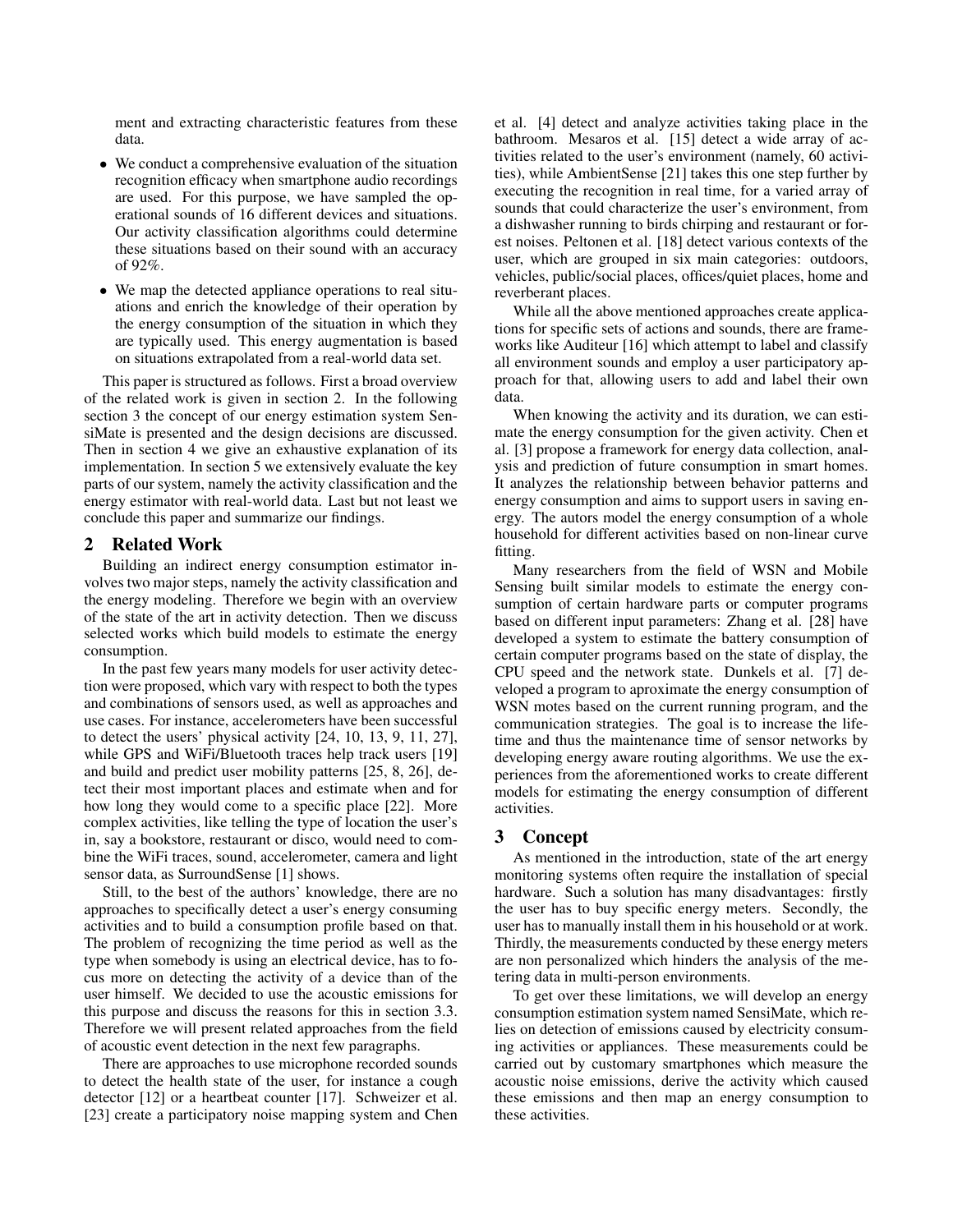

In this section, we'll first discuss the concept of indirect measurements, describe our concept to model the energy consumption and explain the design space of such a solution in detail.

### 3.1 Indirect Measurement

Instead of directly measuring the desired variable, indirect measurements relies on metering effects caused by this variable together with a known correlation between the metered unit and the desired variable. These indirect measurements are often easier to achieve while being less accurate in the general case. This is also true in our scenario: Directly measuring the energy consumption on device granularity would require either one distributed electricity meter per appliance, energy meters with load disaggregating capabilities or electrical appliances which are aware of their current energy consumption.

In contrast to that, an indirect energy measurement solution only requires sensors which can detect the emissions caused by the energy consumption. Some of these emissions, like audio signals, can even be recognized by customary smartphones. Therefore no special equipment is required to capture the energy consumption of certain activities or appliances. This simplifies the setup overhead dramatically instead of installing energy meters at home or in the office, the user only has to install ours application on his smartphone.

When analyzing the energy reports, it would be helpful to know which user and which activity caused the energy consumption. Without this information, deriving energy saving recommendations for specific persons is a hard task. Creating a relation between persons and device level energy consumption is difficult to achieve with classical energy meters, because the energy consumption carries not much information about the current user of an electrical appliance.

As an advantage of our solution, the indirectly estimated consumption profiles are automatically personalized because such a solution can only detect activities which happen next to the user.

## 3.2 Activity based Energy Modeling

Knowing the activity carried out by the user, the energy consumption for this activity must be estimated to conduct energy consumption reports. There are many possibilities to build such an estimator ranging from Constant Values over Linear Regression Models up to Neuronal Network Estimators or Hidden Markov Models [2]. Selecting the right model directly influences the accuracy of such estimations. Thus carefully determining the parameters with respect to the input of the model is crucial. In our specific scenario, there are mainly two parameter variations:

- 1. Activities with a determined duration, started by the user.
- 2. Activities with a variable duration, carried out by the user.

In the first case, the user only starts the activity and therefore the energy consumption depends on the tool to carry out this certain activity. Using a dishwasher or a toaster are examples for the first type of activities as these appliances are started by the user and continue running unattended. In the second case, the energy consumption directly depends on the tools used to carry out the specific activity as well as on the time frame, the user performs this activity. An example of such an activity is working or watching television.

To model activities started by the user, our solution estimates these activities with a constant energy consumption without considering the activity duration. Hence such a model even fits well when the detected activity continues unattended.

For activities directly carried out by the user, we assume that it is possible to determine the duration of this activity. This assumption may hold most of the time because the user must be present and therefore the acoustic emissions of the current activity are present most of the time. Having the activity and its duration, we use a linear regression model to estimate the energy consumption based on the duration.

## 3.3 System overview

As visible in Figure 1 the SensiMate system mainly consists of five components arranged in a processing pipeline. The first stage of this pipeline is obviously the sensing device which captures the required sensor data and outputs a raw data stream. The second stage consumes this raw data stream, windows the data, applies an activity classification to each window and outputs the resulting activity stream. Building upon that, the third stage augments the activity stream with a predefined energy consumption profile and outputs an integrated activity and energy consumption stream. The last stage then aggregates this stream to sum up the energy for each activity and stores these reports for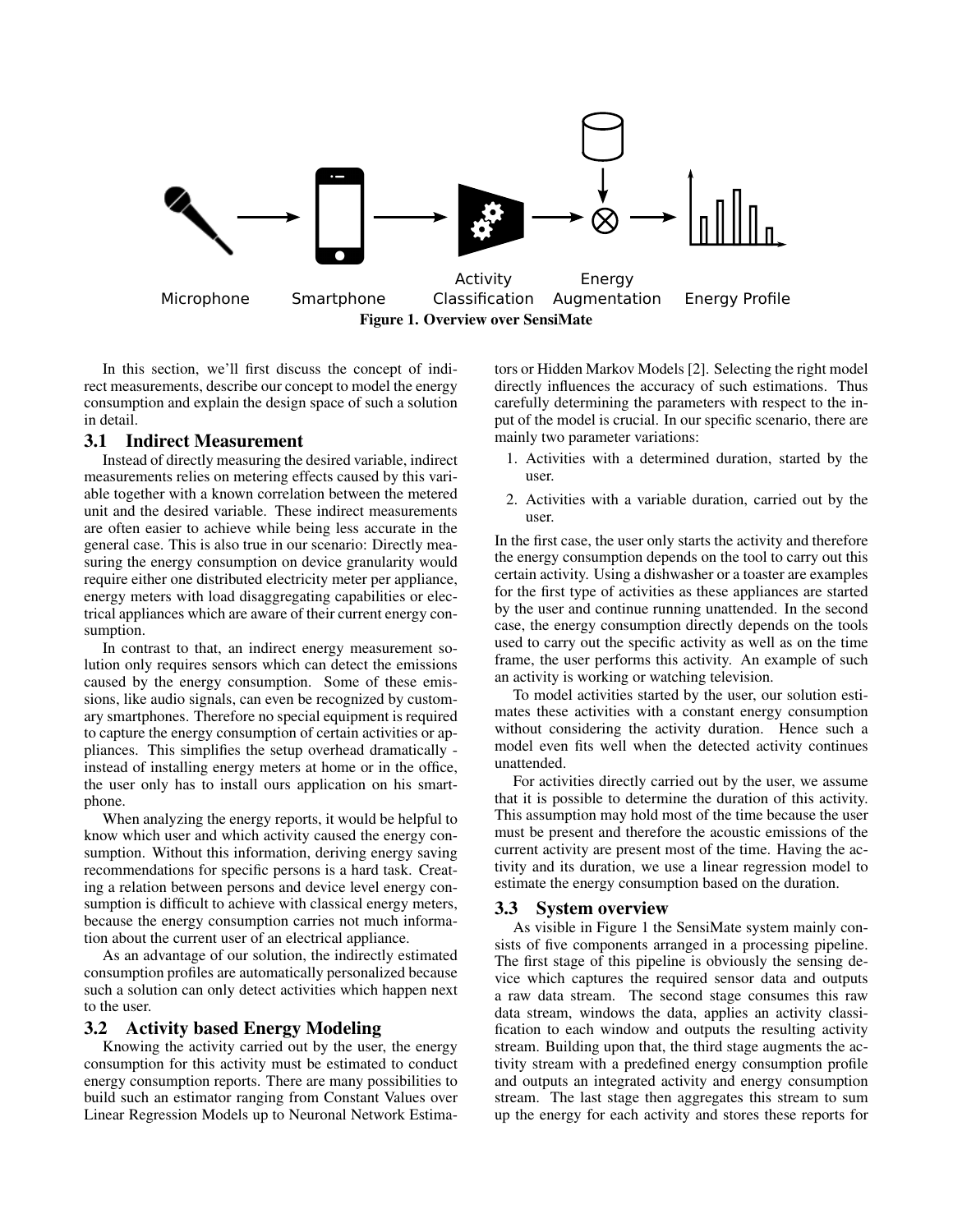visualization purposes.

Basically such a solution could be based on different kinds of sensor data like audio, video, the gyroscope, GPS or a mixture of them, which are available in most state of the art smartphones. However, practical considerations narrow down the choice to the usage of microphones because these sensors work under nearly all environmental conditions without further user interaction. Only activities happening in noisy environments are not detectable by these sensors. Additionally, our system could rely on gyroscope measurements, but energy consuming activities are hard to differentiate based on the movements and are few activities which do not involve acoustic emissions but movements. For instance a user bending down could either use the washing machine, the dishwasher, the dryer, a refrigerator or simply be picking up a bag.

Except of the data recording, each stage of SensiMate can either run locally on the phone or on a remote server. Each of both deployment options has certain advantages and disadvantages. A detailed of these two options is given by Rossi [21]. We decided to deploy all stages except of the recording of SensiMate remotely in the cloud because this setup simplifies the update process of our machine learning model. Nevertheless our solution could be adopted to run on the smartphone without major changes to the underlying design principles.

## **SensiMate Implementation**

As described in section 3, the components of SensiMate are arranged as a data processing pipeline. The input of this pipeline is an audio sample stream from the smartphone's microphone and the output is an energy augmented activity event stream. The pipeline concept has many advantages, namely conceptual simplicity, parallelizability, flowdecoupling of the pipeline stages and the capability to process infinitely long data streams.

These advantages are simply based on the fact that each pipeline stage only depends on the interfaces to the predecessor and to the successor. There are no direct dependencies between single pipeline stages. This allows an injection of middleware components which provide certain nonfunctional properties like parallelization, queuing or deploying one or more stages at remote hosts. But it also allows to replace certain stages with other implementations satisfying the same interface.

Having explained the overall structure of our SensiMate, we will now explain its pipeline stages in detail.

### 4.1 Stage 1: Recording

This stage records the sensor data obtained from the smartphone's internal microphone, creating an infinitely long stream of sensor data. Thus, we use an Android background service, which collects audio sample stream. We use a plugin kind of architecture for the sensors we collect the data from, so the app could be easily extended in the future if other sensors incorporated in the phone are deemed to bring useful information related to the energy consumption.

The recordings can be either stored on the smartphone's internal memory or fed into the processing pipeline by transferring them to a central server. Having both possibilities is

particularly important for the user, who might have no internet connectivity at some point, or might be on a limited mobile plan, so the app has the option of saving the timestamped samples and transferring them only when the user is connected to a WiFi network. The app also allows the user to label specific readings/situations, which is mainly intended for gathering the training instances for the classifier and less for the final user who should be able to leave the application run in the background, without having to intervene or give any input.

Also, depending on the manufacturer, the phone might not have a unique identification number and the MAC addresses cannot be read if the WiFi is disabled, so we had to come up with a different solution to identify the user whose consumption profile we create. Thus, we do not identify the device, but the app installation, by generating a unique number for each installation instance.

## 4.2 Stage 2: Activity Classification

As described in section 3.3, the main purpose of this stage is the deduction of the current activity based on the incoming audio stream. To achieve this task, the stage is partitioned in five sub-stages. In the subsequent section, we will describe them in detail.

### *4.2.1 Windowing*

The first sub-stage of the activity classification is responsible for windowing the infinitely long audio stream from the recording stage in smaller pieces of data which are easier to process. To window the data, we use a simple, rectangular windowing function with a fixed length window size and a configurable overlap between the last window and the current window. As preliminary tests have shown, the side lobes generated by this window function do not affect the classification accuracy. Currently, our windowing function creates windows with a size of 4,096 samples. Together with the sample rate of 44.1 kHz, this window size corresponds to an audio length of 10.8 ms per window.

Nevertheless, this windowing function may have a further improvement potential: currently, each window starts at a randomized point in time. Each activity also starts at a randomized point in time. The chances are good, that the starting point of the nearest time window and the starting point of the activity have a high difference which may cause a window which is nearly filled with background noise. This fact may be a problem, because the turn on transient of some activities are very characteristical. To solve this problem, we configured the windowing in a way, that each window overlaps the last window by a factor of 50%. More sophisticated solutions could try to detect the starting point of events and synchronize this with the starting point of a new window.

### *4.2.2 Silence Removal*

The main goal of the silence removal stage is to filter out windows containing only evironmental noise and no information about the current activity. Removing them is important to achieve a high classification accuracy in the next substage. If these segments were not removed before the classification, the classifier will assign them an arbitrary class which reduces the accuracy of the overall system. Therefore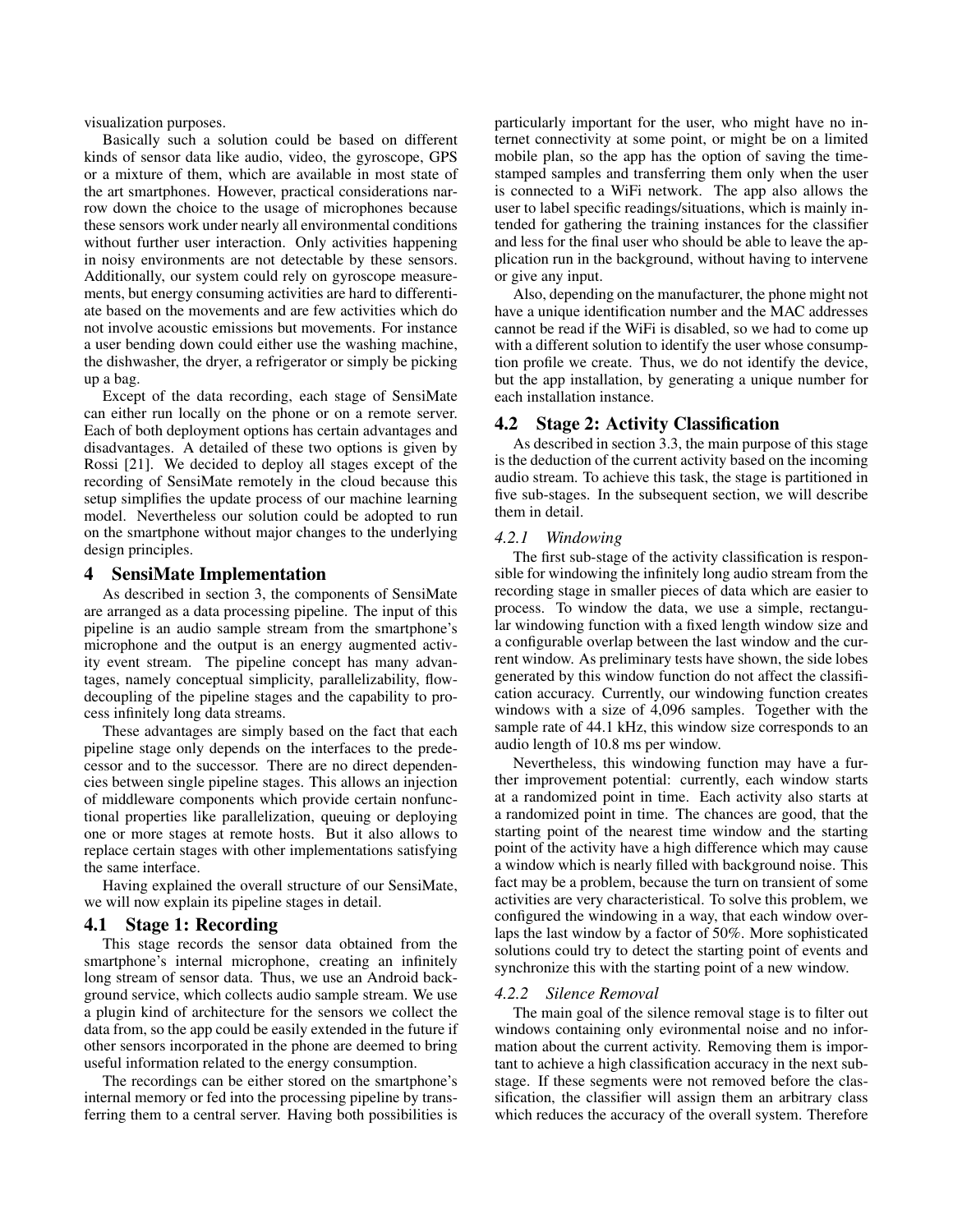having a robust silence removal algorithm is crucial to the overall system performance.

Detecting silent parts in audio signals is important in many fields. For example the well-known speex audio codec uses such an algorithm for voice activity detection [5]. Typically these algorithms consist of three consecutive steps: first, a noise reduction schema is applied, then some features like the spectral shape or the signal energy are calculated and in the last step a classification rule is applied to decide whether the signal is noise.

According to this concept, our silence removal sub-stage works straight forward. First we calculate the signal energy of the current window. If this energy is below a certain threshold, the window is filtered out. If the signal energy is above this threshold, the window is forwarded to the next sub-stage.

#### *4.2.3 Feature extraction*

The extraction of significant features is the one of the most important tasks when solving separation problems. Hence, a modular feature extraction sub-stage was developed. When designing the feature extractor, we had the extensibility in mind. Thus, new feature extractor functions can be added on demand. So far we implemented the following features:

- Zero Crossing Rate (ZCR)
- Mel Frequency Cepstral Coefficient (MFCC)
- Delta MFCC (DMFCC)
- Band Energy (BE)
- Power Spectrum (PS)

The Zero Crossing Rate was used in some older speech recognition algorithms. It is defined as the number of sign changes in a defined period. Thus it is an easy to calculate feature. Newer speech recognition algorithms and music information retrieval systems rely on MFCC features. These features have been well proven for speech recognition  $[6, 14]$ , and were adopted by the authors of  $[21, 15, 16]$  for audio event classification due to their accurate recognition results. Therefore we use MFCC features with 13 logarithmically distributed, triangular shaped filter banks to calculate the coefficients. As the MFCC features are only calculated in one particular window, they do not contain information about the long term time domain. To also obtain features for the variation in time, we also calculate Delta MFCC features which are the first order derivative of the MFCC-features with respect to time. Last but not least we also calculate the band energy of 13 logarithmically distributed frequency bands as a feature for the classification. The filter function for each frequency band has a triangular shape.

To sum up, this sub-stage takes a window with audio samples as input, calculates the aforementioned features and then outputs these features to the next stage.

## *4.2.4 Classification*

Having extracted the features from the audio signals, the corresponding activities can be deduced. Responsible for this task is the classification sub-stage. Our implementation is modular in a way, that allows plugging in many classifier implementations. Currently our solution supports the following classifiers: Decision Tree (DT), Random Forest (RF), Gaussian Naive Bayes (GNB), K Nearest Neighbors (KNN), Support Vector Machine Classifier (SVC), and Gaussian Mixture Model (GMM). We expect the best classification results with state of the art ensemble classifier Random Forest. A detailed comparison of different classification methods is available in section 5.

### *4.2.5 Window reduction*

There are multiple windows per second - this means that there are multiple classification results per second. Having so many activities causes a high computation overhead in the next stages and make the whole process prone to errors caused by single windows which are incorrectly classified.

To reduce the number of windows we use a flattening algorithm which pre-filters the data and aggregates the generated activity stream over time to reduce the amount of data to process in further stages.

## 4.3 Stage 3: Energy augmentation

Having an activity stream from the previous SensiMate pipeline stage, now the activity must be augmented with its energy consumption. To do so, this pipeline stage accumulates sequential activities of the same kind to measure the activity's duration. Once the activity is finished, this stage uses the estimator to approximate its energy consumption. As described in section 3.2, depending on the activity, the estimator either uses a Constant (C) or a linear regression model for approximating the energy consumption. To build the underlying models, we used energy profiles from the publicly available Tracebase [20]. For the Constant model, we calculate the average energy consumption *Eest* for the energy consumption *e<sup>n</sup>* of each carried out activity *a*:

$$
E_{est}(a) = \sum_{n=0}^{N} \frac{e_n(a)}{N}
$$
 (1)

The output of the estimator for these models is  $E_{est}(a)$ . Obviously the output does not depend on the duration of the activity.

For the Linear model, we calculated the average power consumption  $P_{est}$  for the power  $p_n$  and the duration  $t_n$  over all carried out activities *a*.

$$
P_{est}(a) = \frac{1}{N} \sum_{n=0}^{N} \frac{p_n(a)}{t_n}
$$
 (2)

In this case, the output of the estimator is the linear function

$$
E_{est}(a,t) = P_{est}(a) * t \tag{3}
$$

depending on the activity *a* and its duration *t*.

With these approximation models, the estimator can guess the energy consumption of the given activity. Finally this pipeline stage outputs this activity together with its energy wastage *Eest*.

## 4.4 Stage 4: Aggregation

This last stage of the pipeline reads the energy augmented activity stream from the input and aggregates the energy wastage for each activity. Then it outputs the activity, its start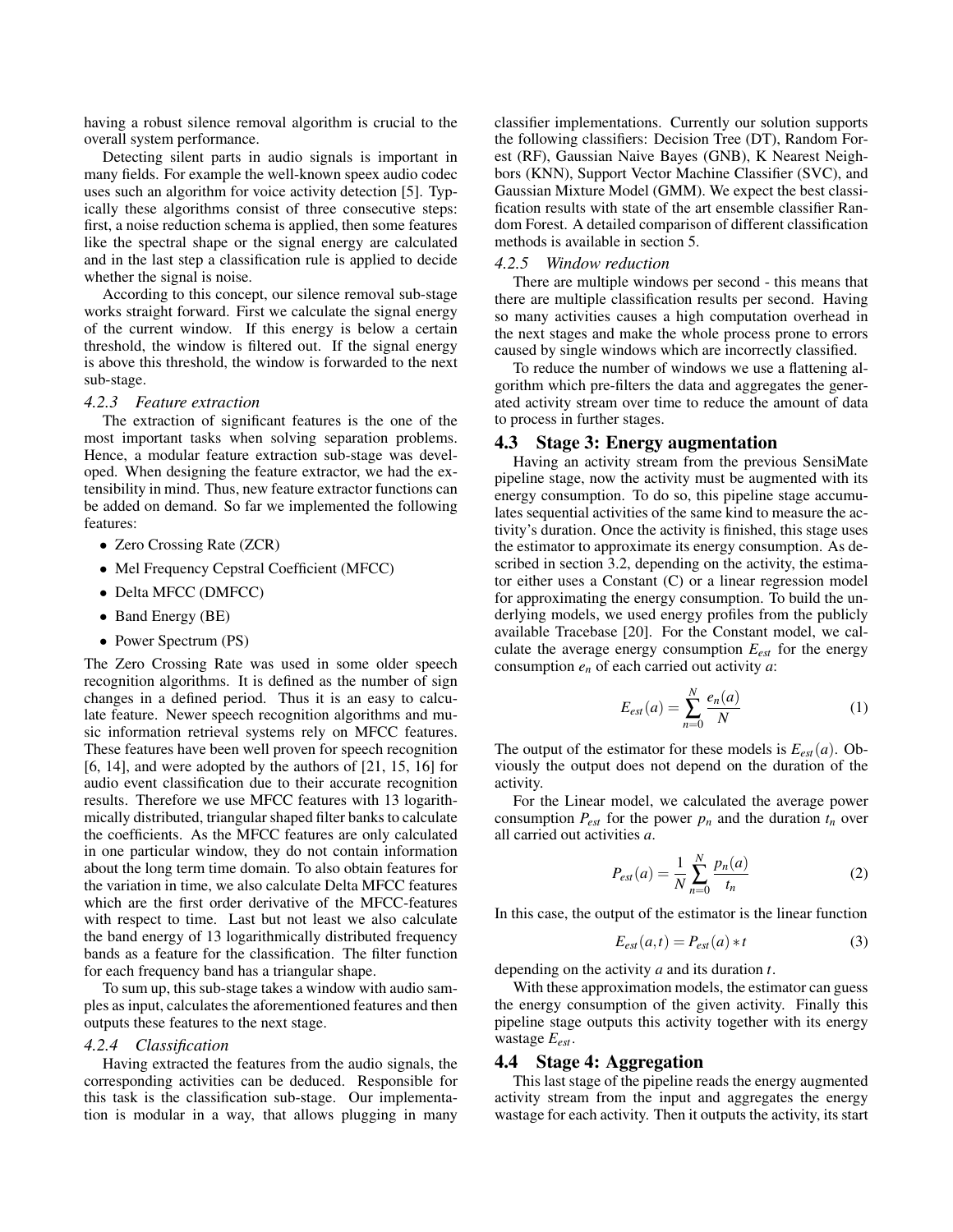Code | Activity | # Windows | Precision bre Cutting bread 964 97%<br>
cof Making coffee 4213 93% Making coffee 4213<br>Working at laptop 205 com Working at laptop  $205$  81% dis Dishwasher 12,224 99%  $\sim$  doo Opening door 656 68% ket Using kettle  $14,617$  99%  $\text{led }$  Watching television  $\vert$  6149 98% men Lunch in the cafeteria  $\begin{array}{|l|l|} 654 & 96\% \\ \hline \text{mic} & \text{Using microwave} \end{array}$  199% mic Using microwave  $\begin{array}{|l|l|} \hline \end{array}$  2217 99% and 192% 92%  $\begin{array}{|c|c|c|c|c|c|c|c|} \hline \end{array}$  tap Using water tap 3033 toa Toasting bread  $197 \mid 86\%$ too Brushing Teeth 1374 98% unl Unlock door  $726$  78% uac  $\begin{array}{|l|l|}\n\hline\nu\text{air Conditioner} & 1046 & 98\% \\
\hline\nwas & Washingtonxahine & 12.416 & 99\% \\
\hline\n\end{array}$ was Washing machine  $12,416$  99%<br>wc Flushing toilet  $3240$  92% wc Flushing toilet  $3240$  $Total | 64,960 | 92%$ 

Table 1. Activities recorded to evaluate the activity classification stage.

time and duration as well as the estimated energy consumption. So this pipeline stage generates a personalized energy consumption profile. This information is quite valuable for further processing. Therefore various applications for giving user feedback or deriving energy saving recommendations could use these reports to give user feedback.

### 5 Evaluation

The accuracy of SensiMate depends on precise activity detection as well as on exact energy estimations for the detected activities. Thus we first evaluate the classification precision of our solution by categorizing a set of audio samples. In the next step, we evaluate the accuracy of our energy model by comparing the estimations of our model with the real energy consumption of different activities.

### 5.1 Evaluation Setup

We used a Samsung Galaxy S2 as well as a Google Nexus S for recording various audio samples of 16 different appliances and activities. All audio samples were recorded sequentially in a quiet office environment with the microphone exposed to the open air. As this setup does not reflect the usage patterns of many smartphone users, a follow up study is required to prove the usability of SensiMate under real world conditions. The audio sample rate is 44.1 kHz which gives us, together with the Nyquist criterion a usable frequency range from zero to 22.05 kHz. The length of these recordings ranges from 10 to 240 seconds. We've built up a training set consisting of 108 recordings from these samples to train our activity classifier. A listing of these samples is shown in Table 1. The column Windows of this table shows the number of non-silent windows extracted from the sound files for each activity whereas the column Precision shows the accuracy of classifying the activity as described in section 5.2. The activities used in the evaluation were selected to determine the capabilities of our activity classification with a broad set of different sounds.

To evaluate the energy augmentation stage, we used the

Table 2. Precision/Recall results for each feature and classifier combination. All values are precentages.

| classifici combination. An values are precentages. |       |       |            |            |            |            |  |
|----------------------------------------------------|-------|-------|------------|------------|------------|------------|--|
| Results                                            | DТ    | RF    | <b>GNB</b> | <b>KNN</b> | <b>SVC</b> | <b>GMM</b> |  |
| <b>ZCR</b>                                         | 46/43 | 46/37 | 46/39      | 43/40      | 46/44      | 47/37      |  |
| <b>PS</b>                                          | 82/83 | 88/88 | 41/67      | 89/89      | 62/67      | 42/68      |  |
| <b>BE</b>                                          | 85/84 | 88/88 | 31/61      | 78/77      | 58/61      | 32/58      |  |
| <b>MFCC</b>                                        | 88/88 | 92/92 | 82/84      | 91/91      | 87/86      | 82/84      |  |
| <b>DMFCC</b>                                       | 92/93 | 92/93 | 81/82      | 90/90      | 86/85      | 80/82      |  |

energy consumption of various devices from the publicly available Tracebase [20]. This data set consists of approximately 1.800 power traces for different electrical appliances. To record these traces, Plugwise electricity meters with a sample rate of 1 Hz were used. As the traces are recorded over 24 hours, we used a simple segmentation algorithm to extract only segments when the appliance was consuming energy from the power traces. This segmentation works as follows: a segment starts when the consumption is above 0 and ends when the consumption is 0 for more than 10 seconds. We extracted 950 segments for 10 different activities from the tracebase to evaluate our energy model. The detailed evaluation process is described in section 5.3.

## 5.2 Activity classification

The SensiMate proposed in this work highly depends correctly classifying the current activity. Thus we will carefully evaluate the precision of our audio based activity classification. To come to a conclusion which classification algorithms together with which features to use, we compare the classification performance for all of these combinations and select the best combination for the further evaluation of the whole SensiMate pipeline.

As shown in Table 2, we evaluated the classification algorithms described in section 4.2.4 together with the features described in section 4.2.3. DMFCC features and MFCC features achieve comparable results where, depending on the classifier the DMFCCs are slightly more accurate. As the DMFCC also contains information about historic signal changes, this behavior is expectable. The best classification results were achieved with a Random Forest Classifier but the KNN-Classifier achieved comparable results for all feature classes except the Band Energy. According to these results, we configured the SensiMate to extract DMFCCfeatures and to use Random Forest for classification.

The results of a classification run with DMFCC features and a Random Forest Classifier are shown in Figure 2. It can be noticed that these results are highly accurate for most of the classes. Even very similar sounds like flowing tap water or flushing the toilet can be separated. An exception to this are the classes open-door and unlock-door. This happens due to the fact, that both audio sequences have very similar sequences. Therefore distinguishing between these classes fails more often than not. While showing the limits of the audio-based-activity classification, however, this is no major problem for the SensiMate because these classes do not cause an electrical energy consumption.

The results of the audio based activity classification look really promising. In a future work, we plan to benchmark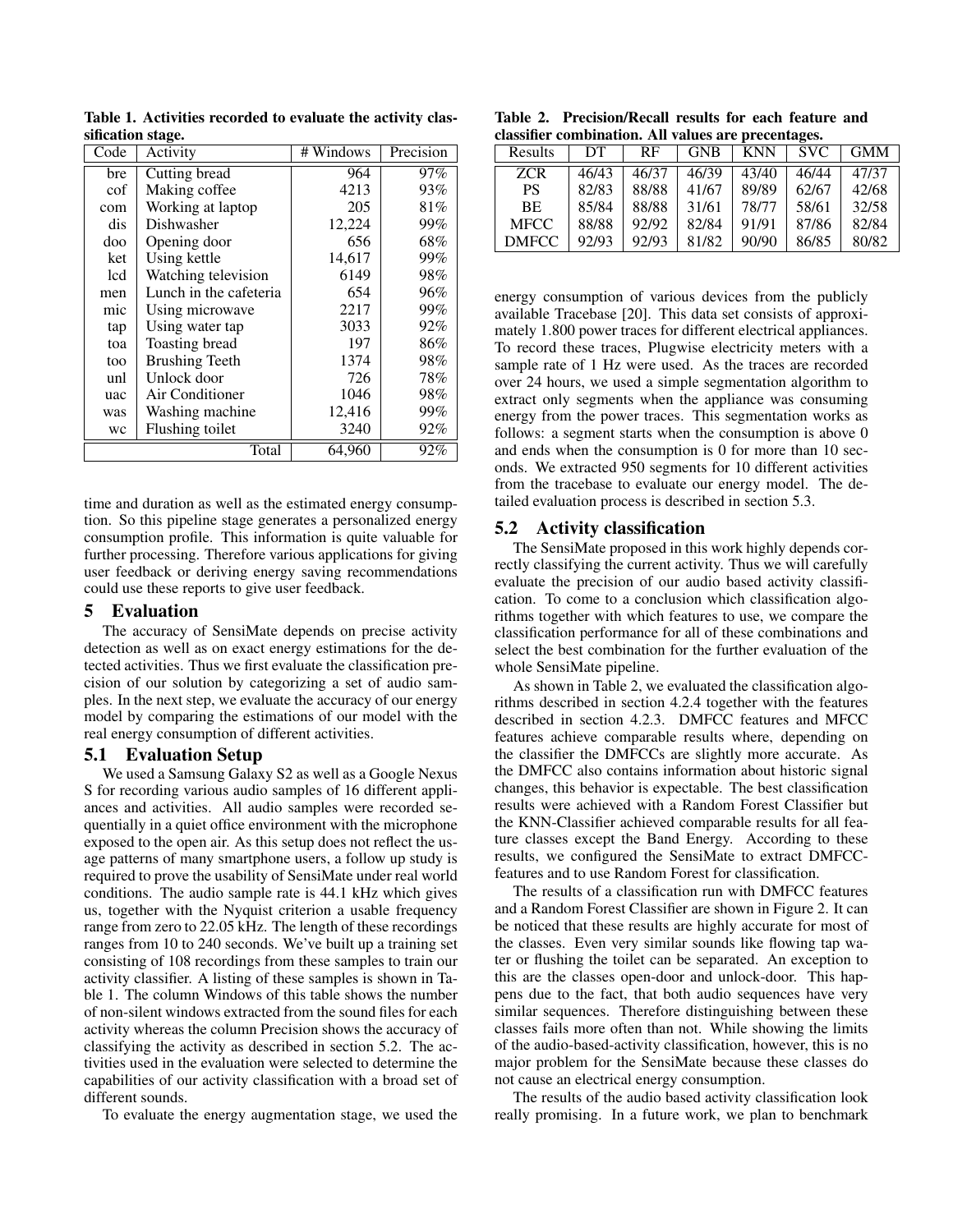

Figure 2. Confusion matrix showing the 16 classes we used to check the precision of our classification pipeline. To generate this plot, MFCC features together with a random forest classifier was used.

our SensiMate with the algorithms of other researchers [21, 15, 18] in the field.

## 5.3 Energy Augmentation Accuracy

After determining the current activity of the user, the SensiMate uses an estimator to approximate the energy consumption of an activity. This raises the question of how accurate this estimation is. To find an answer, we evaluated it with ten different activities. Therefore, we built different Linear (L) and Constant (C) energy models for the activities given in Table 3. This model building procedure is described in section 3.2. In the next step, we extracted 950 triples from the Tracebase. These triples consist of the energy consumption, duration and activity and act as ground truth to validate the energy consumption models. For each triple, the activity as well as the duration was given to the estimator to get an estimated energy usage. Finally we compared the approximation with the real energy consumption to determine the accuracy of the energy estimator. The mean relative error for each activity is also shown in Table 3.

For some of these activities, the estimator could accurately predict the energy consumption with a relative error below 6%. For other activities, like using the microwave oven, the error is high. These high errors have multiple reasons like the constant model assuming a constant energy consumption for a certain activity or the linear model assuming a constant power consumption over the whole run time. This model may fit well for a specific appliance which always operate within the same operation mode but it may be inaccurate for the general case. In our scenario, the 149 microwave activities were recorded with 8 different microwave ovens used in multiple different operating modes. Due to this high variance, making accurate energy estimations is hard to

Table 3. Relative error of the energy model compared to the real consumption is given here.

| Model          | Activity               | Count | rel Error. |
|----------------|------------------------|-------|------------|
| $\overline{C}$ | Dishwasher             | 45    | 5.72%      |
| L              | Watching TV (CRT)      | 22    | 5.49%      |
| L              | Working at Laptop      | 14    | 14.62%     |
| C              | <b>Toasting Bread</b>  | 46    | 22.49%     |
| L              | Watching TV (LCD)      | 117   | 35.82%     |
| C              | Making Tea             | 420   | 40.73%     |
| L              | <b>Cutting Bread</b>   | 39    | 58.79%     |
| C              | <b>Making Coffee</b>   | 93    | 58.93%     |
| $\mathcal{C}$  | <b>Washing Machine</b> | 5     | 82.18%     |
| L              | Using the Microwave    | 149   | 192.47%    |
|                | Total                  | 950   | 51.72%     |

achieve without having further information about the operating mode or the specific appliance series. Nevertheless a more sophisticated model may reduce the estimation error significantly.

## 5.4 Energy Consumption

As SensiMate runs partially on a ressource constrained devices with a bounded battery capacity, it is important to know the influence of SensiMate on the battery lifetime of a smartphone. To find an answer to this question, we measured the battery drainage over time with SensiMate running on a Samsung Galaxy S2 phone.

## 6 Future Work

In the previous sections we presented SensiMate, our personalized energy consumption estimator. During the development as well as the paper writing process, this work showed us a great potential for extensions and future research. Therefore we will present the most promising directions in this section.

Most importantly, we have to increase the accuracy, as well as the robustness of the energy estimation model. To achieve these two goals, we will carefully investigate the estimations with a high error to find improvement potentials. Having such a refined model, we will evaluate the estimation accuracy of the overall system in a real world deployment, together with a distributed smart meter installation as ground truth.

Especially our activity classification algorithms have shown a great potential for recognizing various activities. Together with more and better estimators, we could not only approximate the energy consumption of a user but also his water consumption as well as his carbon dioxide footprint. Using participatory sensing for collecting many activity and energy consumption tuples for multiple users, we may even be able to extend this system for providing crowd sourced energy saving recommendations.

## 7 Conclusion

In this paper we have presented the SensiMate system which creates user awareness their current energy footprint. Instead of relying on power sensors, whose installation may be costly and require technical support by an electrician, our approach is based on the use of audio data which is collected